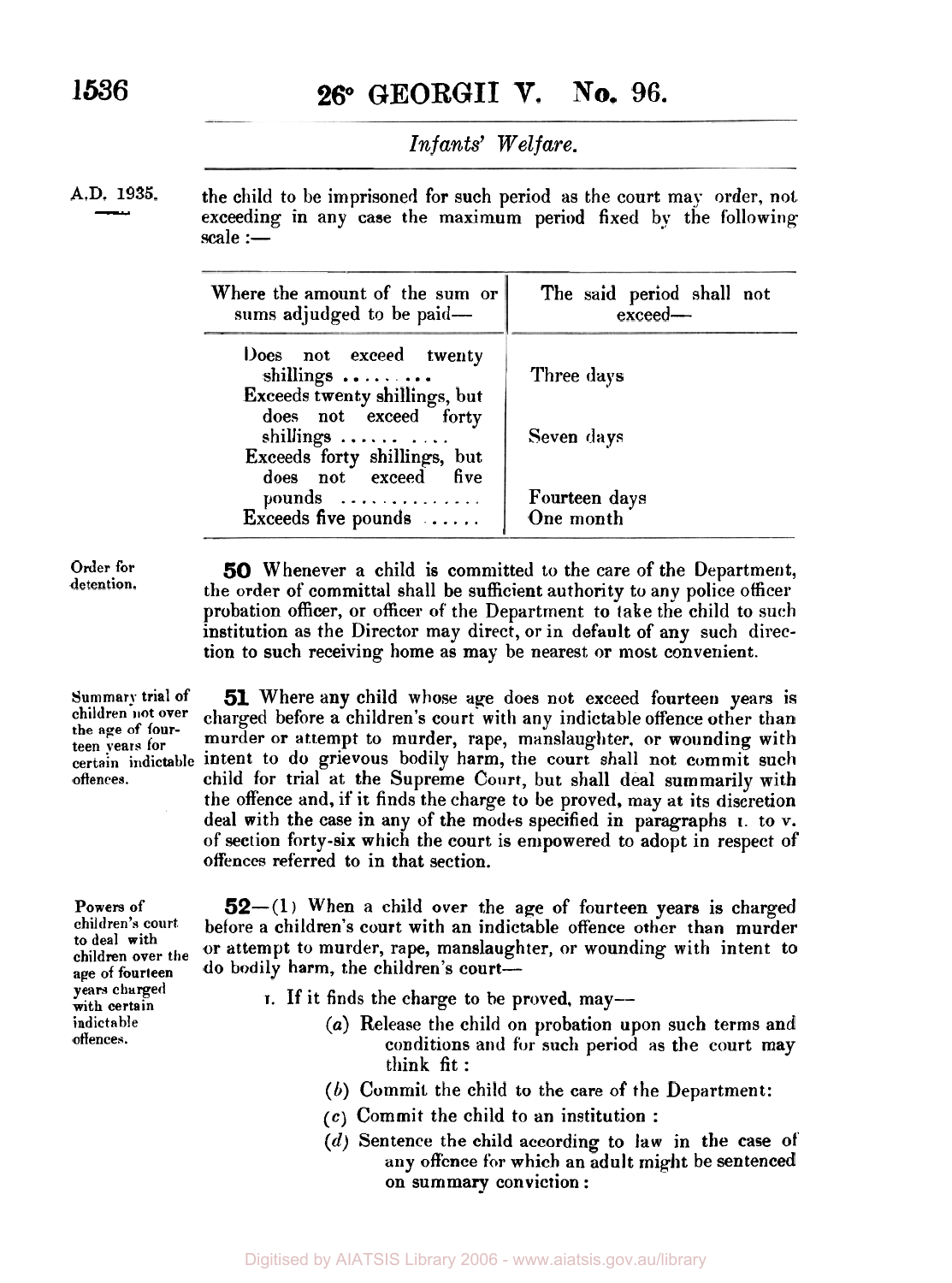- (e) In the case of any indictable offence other than an A.D. **1935.**  Infants' Welfare.<br>
he case of any indictable offence other than an A.D. 1935.<br>
offence such as is referred to in division  $(d)$ <br>
hereof, without entering a conviction, commit the hereof, without, entering a conviction, commit the child to take his trial at law: or
- **II.** If, in the opinion of the court, the evidence is sufficient to put the child upon his trial for an indictable offence, or raises a strong or probable presumption of the guilt of the child, but. the court is not of opinion that. the charge has been proved beyond all reasonable doubt, then the court shall commit the child to take his trial according to law.

*(2)* Notwitlistanding anything in subsection (1) of this section to the **Child may elect**  able offence such as is referred to in subsection  $(1)$  of section sixty-one  $j$ ury.<br>  $\epsilon$ ,  $\epsilon$ ,  $\epsilon$ ,  $\epsilon$ ,  $\epsilon$ ,  $\epsilon$ ,  $\epsilon$ ,  $\epsilon$ ,  $\epsilon$ ,  $\epsilon$ ,  $\epsilon$ ,  $\epsilon$ ,  $\epsilon$ ,  $\epsilon$ ,  $\epsilon$ ,  $\epsilon$ ,  $\epsilon$ ,  $\epsilon$ ,  $\epsilon$ ,  $\epsilon$ ,  $\epsilon$ ,  $\epsilon$ ,  $\epsilon$ of the *Police Offences Act* 1935, he may elect to be, or his parent  $\frac{26}{44}$ . on his behalf may elect that lie be, tried **by a** jury in any case in which an adult charged-with a like offence would be entitled to so elect, and the provisions of subsection **(3)** of section sixty-one of the lastmentioned Act and of Part IV. of he *Justices Procedure Act* 1919 shall, 10 Geo.V. No. 55. with the necessary modifications and in so far as such provisions are not inconsistent with this Act, apply to the procedure of the children's court in respect of such charge.

**53** Where a children's court has committed a child to take his trial **Child** may **be**  according to law for any indictable offence. the Minister may, if the **detained in an**  child has not been admitted to bail, order that, pending his present- *institution* pending trial. ment for trial or the sooner abandonment of the proceedings against him, the child be detained in an institution, or, if he is in legal custody awaiting his trial, that the child be transferred from such custody **to an**  institution and there detained as aforesaid.

**54-(1)** Every order committing a child to the care of the Depart- Form **of order.**  ment or to an institution shall contain a statement of the age and religion, so far as can be ascertained, of such child, and the cause for which the child is to be detained.

certain age **and** religion may, for the purposes of this Act, he taken to **and religion to be**  be true, unless within six months from the date of the order the *prima facie* evidence. Director shall be satisfied to the contrary, and shall endorse **on** the order the correct age or religion. **(2)** The statement in any order that the child therein named is of' a **Statement of age** 

*55 -(* **I)** Where any child has been convicted under this Act and **Procedure on**  discharged conditionally upon his entering into a recognisance in a requiring appearnominal sum with a surety or sureties to appear before the children's court for punishcourt **for** punishment when called upon, and the said court at any time **ment** of **a child**  thinks fit to call upon such child to appear before the said court for **who has been**  punishment, such call may be effected and shall be sufficient if a notice released on a in writing signed by the clerk of the children's court and addressed to **Notice** in writing.<br>
such child and his surety or sureties is served on such surety or sureties Notice in writing. commanding such child to **so** appear, and his said surety or sureties to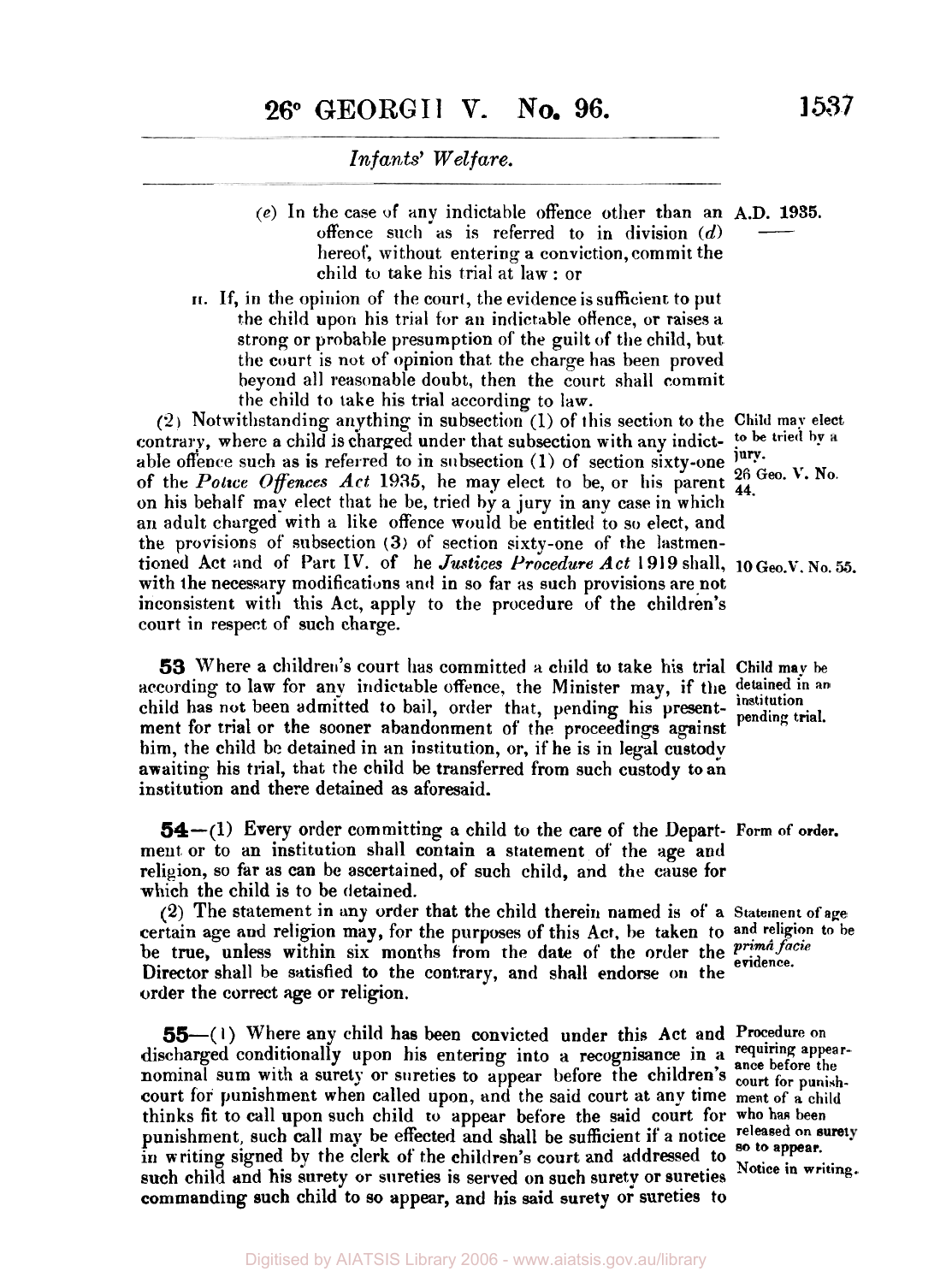**1538 26" GEORGII** v. **No. 96.** 

# *Infants' Welfare.*

**A.D. 1935.** 

Infants' Welfare.<br>
1935. Produce him, before some sitting of the court at a time and place<br>
therein mentioned to receive punishment for the offence of which he<br>
had been convicted by the said court. therein mentioned to receive punishment. for the offence of which he had been convicted by the said court.

Service of notice.

**(2)** Service **of'** the said notice may be effected by posting the same to the address of the surety or sureties mentioned in the recognisance so as to reach such address by ordinary course **of** post seventy-two hours before the time named in the said notice for the appearance of such child before the children's court. or as service of a summons may be **10 Geo.V. No.55** effected under the *Justices* Procedure Act **1919.** 

> **(3)** After being so served with such notice if such child does not appear before such court for punishment accordingly, the said court may declare the recognisance to be forfeited and may issue a warrant for the apprehension of such child, and any justice may dispose **of** him in the manner provided in this Act for the disposal of a child pending the hearing of a charge or information, and order him to he brought before the next sitting of the court to be dealt with according to law.

> *56* Where a child is charged before a children's court with murder, attempt to murder, rape, manslaughter, or wounding with intent to do bodily harm, and the court is of opinion that the evidence is sufficient to put the child upon his trial for an indictable offence, or raises a strong or probable presumption of the guilt of the child, then the court shall commit the child to take his trial according to law.

**How child convicted Of indictable offence may be dealt** may-

*57* Where a child upon his trial in the Supreme Court has pleaded guilty to or has been convicted of an iudictable offence, the judge may be dealt<br>with. I. Discharge the child on his entering into a recognisance :

- 
- **II.** Release the child on probation upon such terms and conditions and for such period of time **as** the court or a judge thereof may think fit:
- **III.** Commit the child to the care of the Department :
- **IV.** Commit the child to an institution :
- **v.** Order the child to pay a fine, damages, or costs :
- **VI.** Order the parent or guardian of' the child to pay a fine, damages, or costs :
- **VII.** Order the parent or guardian of the child to give security for **his** good behaviour : or
- **VIII.** Sentence the child according **to** law.

*58* A court in committing a child to an institution shall do so in general terms, but may recommend to the Minister that the child be sent to an institution of a particular class.

**59** A child on being committed **10** an institution may be placed temporarily in a receiving home.

**On child's failure** 

*to* **appear recognisance to be forfeited and warrant of apprehension issued.** 

**children's court** *to*  **deal with children charged with murder, &c.** 

**Power of** 

**Form of committal.** 

**Children to** be **placed in receiving home.**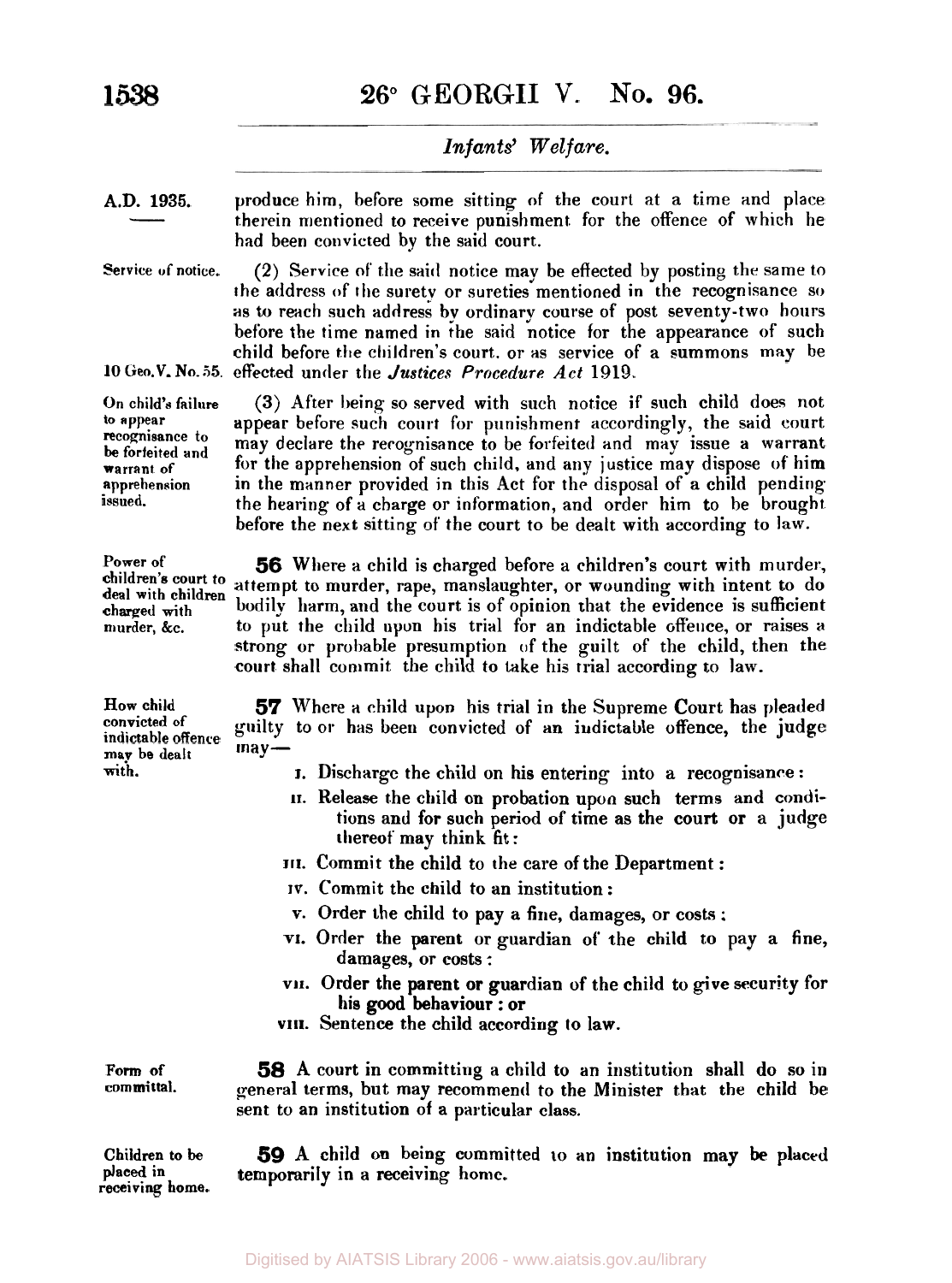*60* **The** Minister, with respect to any child who **has** been com- A.D. **1935.**  mitted to or is an inmate of **any** institution, **shall** determine the particular institution in which the child shall be placed and detained. **Minister** *to*   $\frac{1}{2}$ . 1935.

**61** The Minister as soon as practicable shall endorse on the order of committal the name of the institution **and** the place where the child is **Child placed in**  to he detained **institution.** 

**62** The Minister **may** direct that any child who has been com- **Child may be**  mitted to, or is an inmate of, any institution shall be removed to another removed from <br>institution and he shall be removed negotiatingly and there detained one institution to institution, and he shall be removed accordingly and there detained.

**63** Except as in this Act otherwise provided, no child of the State No detention all be detention any institution after attaining the age of eighteen after age of shall be detained in any institution after attaining the age of eighteen after age over a **Proprietion** of both  $\mathbf{r}$  is a proprieted **to** in eighteen. years : Provided that, if any child at the time **of** being committed to an **eighteen.**  institution is upwards of sixteen years of age, such child may be ordered Unitd over sixto be detained in an institution, or otherwise dealt with under this Act, tained for three **for a** period of not exceeding three **years,** notwithstanding that such **years.**  period would extend beyond the time **of such** child attaining the age \* of eighteen **years.** 

**64** Any child sentenced to imprisonment under this Act may be **Mode of**  detained during the term of his sentence in such place and under such **imprisonment.**  conditions as the Governor may direct, and while so detained shall be deemed **to** be in legal custody.

**65-(1) A** person in detention pursuant to the directions **of** the **Provisions as** *to*  Governor under section sixty-four may, at any time, be released by the **release** of child Governor on licence. **detained according** detained according detained according

Governor on licence.<br>
(2) A licence may be in such form and may contain such conditions to directions of<br>
Governor. as the Governor may direct.

(3) A licence may at any time be revoked or varied by the Governor, and, where a licence has been revoked, the person to whom the licence related shall. upon notice of such revocation being served upon him, return or go to such place as the Governor may direct. and, if **he** fails to do so, may be apprehended without warrant and taken **to** that place by a police officer or officer **of** the Department

**66**- **(1)** Notwithstanding anything in this Act to the contrary-

- order the discharge of any convicted child : and **t.** The Governor may, upon the recommendation of the Minister, convicted child
- than a convicted child-**II.** The Minister may order the discharge of any child, other

from the control of the Department or **from** an institution, and the child shall forthwith be discharged accordingly.

**(2)** Such discharge may, if the Governor or Minister, as the case may be, thinks proper, be a discharge on probation on such conditions, if any, as may be imposed, and in such case the child shall be subject

**determine particular** 

**another.** 

**Discharge of**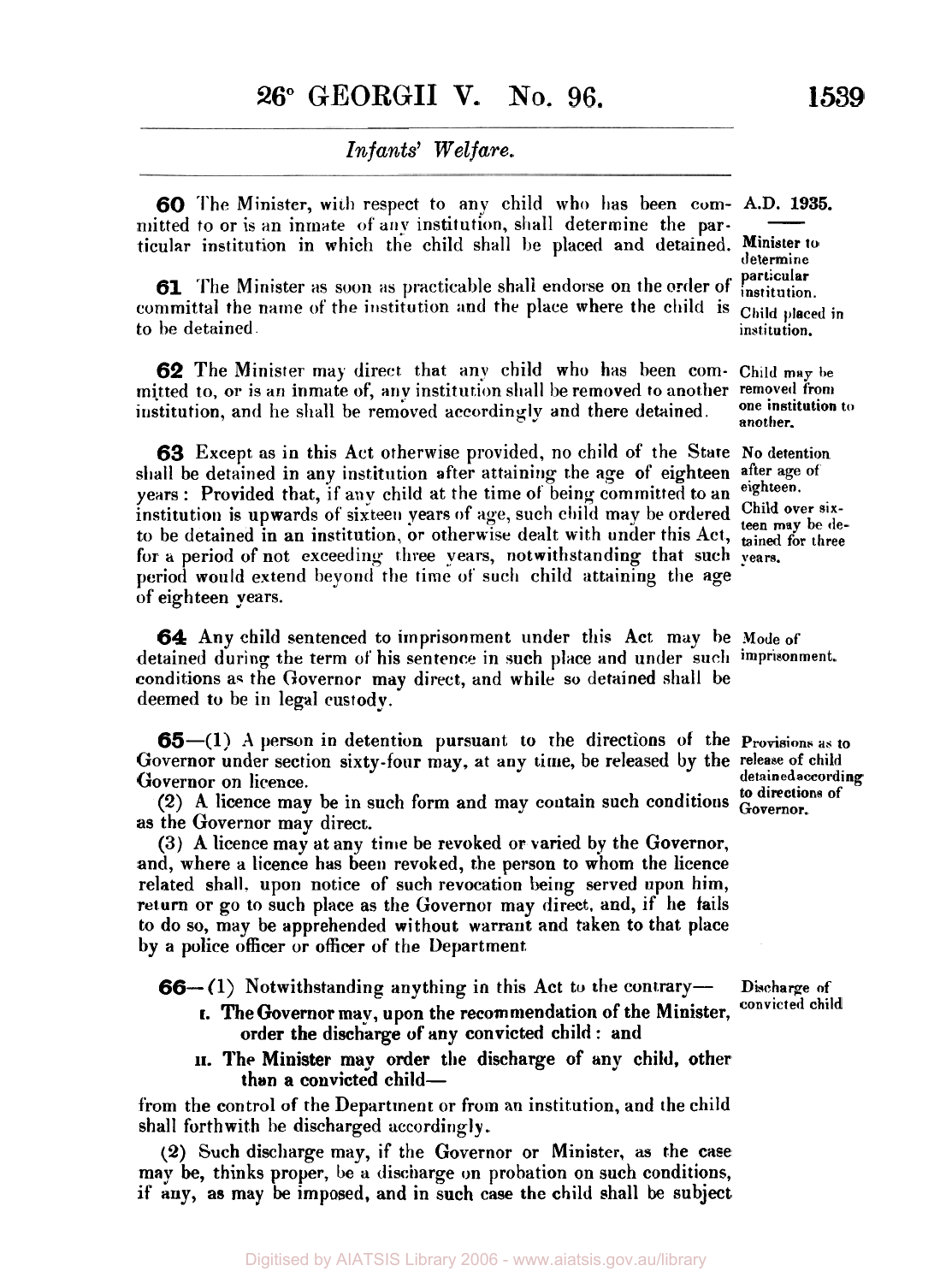**26° GEORGII V. No. 96.** 

# *Infants' Welfare.*

**AD. 1936.** 

**Inspection of premises by probation officers.** 

to the **care** of the Department until he attains the age of twenty-one **years,** or for such shorter period as the Governor or the Minister, **as**  the case may be, determines.

*67* When a child **has** been released on probation under this Act-

- I. The child and the premises wherein he resides shall be subject to inspection by the probation officers of the court which released such child, **or** officers appointed in that behalf by the court, or any officer of the Department : and
- **II.** If any person having the custody or control of *a* child so released as aforesaid ill-treats or neglects such child, the Minister may remove the child **from** such custody or control.

*68* **Any** child of the State who absconds from any institution, or from his foster-mother, or foster-parent, or from **any** person in whose custody he is placed, or who, whilst liable to detention, refuses or neglects forthwith to return to such institution or custody **as** the Director may order, may be apprehended without a warrant by any police officer, or by an officer **of** the Department, and conveyed to such institution or custody **as** the Director may direct.

*69-(1)* The Director, or the managers of any certified institution, as the case may be, may, by indentures **of** apprenticeship, bind any child of the State apprentice to **he** taught such trade or calling **as** the Director or such managers approve.

**(2)** Such indentures shall be as effectual without being executed by the child as if the child were of full age at the date thereof, and had voluntarily executed the same.

**70**—(1) Subject to this Act, the Director or the managers of any certified institution, as the case may be, may place out any child of the State for such period as the Director or managers think fit.

**(2)** A child of the State shall not be placed out with any person who is the holder of an hotel or public-house licence.

**(3)** Nothing in this section shall authorise the placing out of any child for any time extending beyond the period of detention of such child.

**71**-(1) Every child of the State over the age of seven years shall be sent regularly to a State school in compliance with the *Education Act* **1932,** or be regularly and efficiently instructed in some other **Geo.V No22.** manner until such child **attains** the **age** of fourteen years, or such later age **as** the Minister in any case directs.

**(2)** No child of the State shall be apprenticed or placed out for hire-

- I. If he is under the age of fourteen years : or
- **II.** Unless a medical certificate **of** physical fitness for employment has been obtained in respect of such child.

**(3)** Any parent **or** foster-parent committing or permitting any breach of this section shall be guilty of an offence against **this** Act. unless for **good** cause shown he be specially exempted by the Minister

**State children absconding. &c., may be apprehended without warrant.** 

**The Department or managers may apprentice children.** 

**Director or governing authority may place out children.** 

**State children to attend school regularly.**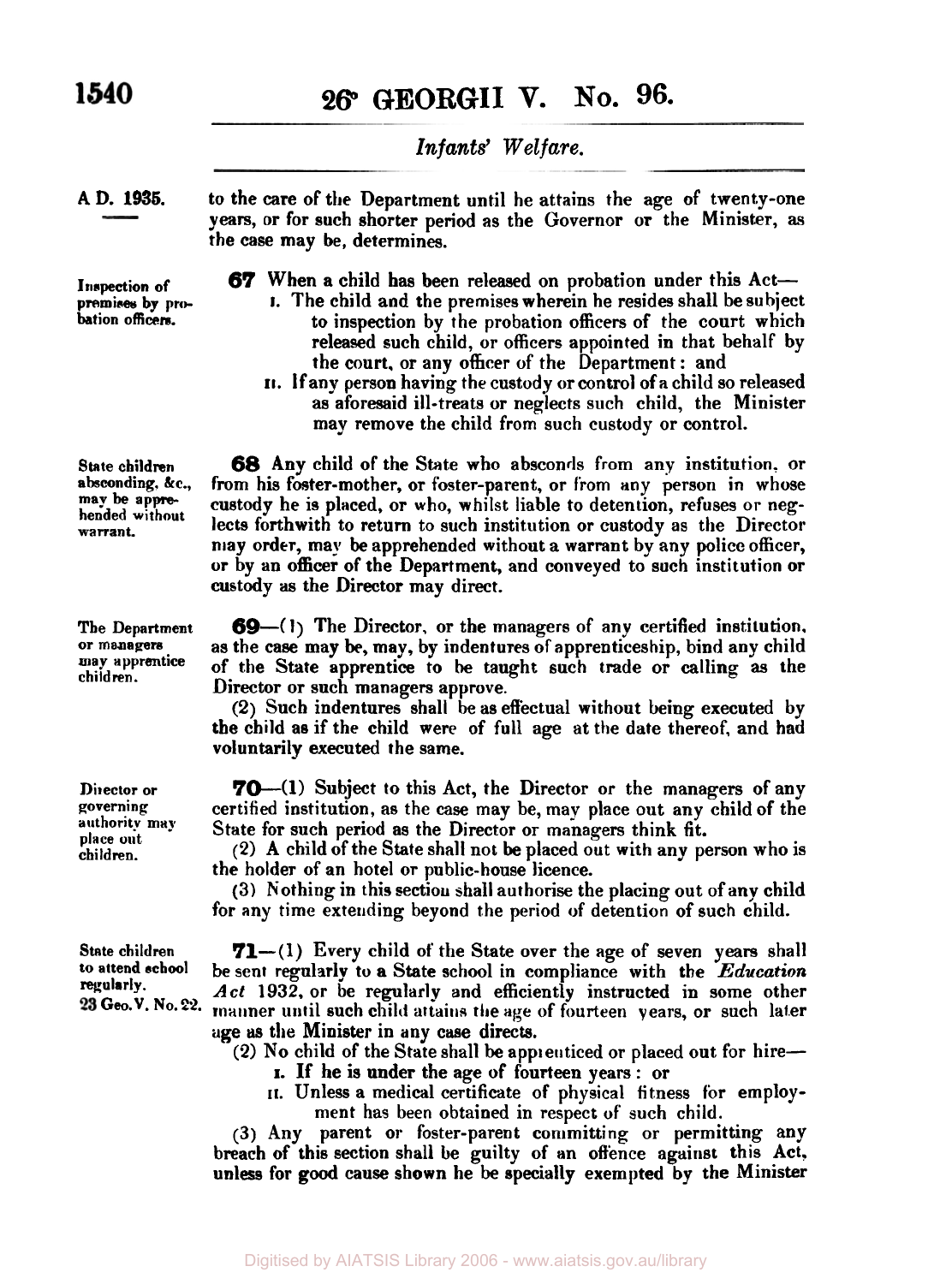*72* No child who is suffering from enthetic disease shall **be** placed out. **A.D. 1935.**  The apprenticing or placing out of a child of the State by the **Certain children**<br>
173 The apprenticing or placing out of a child of the State by the *Certain* children

managers of any institution shall be subject in all respects to the not to be placed regulations. The apprenticing

or **placing out of 74-( I)** All agreements for the placing out for hire of children of **children to be**  the State under this Act shall be in a form approved **by** the **subject to**  Minister. *regulations. regulations.* 

**(2)** All indentures of apprenticeship shall he in the form prescribed **Provisions in by or** under the Wages *Boards* Act 1920 (hereinafter called " the said Act "), whenever applicable, but otherwise shall be in such form as the **II Geo. V. No. 51.**  Minister shall approve.

**(3)** All such agreements and indentures shall, in addition to the provisions, if any, prescribed under the said Act, contain provisions respecting the maintenance of such children, and for the due payment of such **wages as** may be payable thereunder, **and** shall be exempt from **stamp** duty.

**(4)** Any indentures executed in conformity with the provisions of this Act shall be good and valid indentures for all purposes under the said Act and enforceable in the same manner as if the same were in a form prescribed under the said Act.

75--(1) All wages earned by a child of the State, except such part **Wages may** be thereof **as** the employer is required to pay to the child personally **as Paid into savings** pocket-money, shall be paid by the employer **to** the guardian of the bank, child or other person mentioned in the indentures or agreement.

in a savings bank in trust for the child. (2) The guardian or such person shall deposit every amount *so* paid

**76**—(1) All or any part of the money so deposited, and any interest Moneys banked thereon, may be expended for the benefit of the child when and in may be expended such manner as his guardian may deem advisable.

*(2)* When a child of the State is discharged, his guardian shall pay to him **or** expend for his benefit, **as** the guardian thinks fit, such portion of the money earned by the child as aforesaid, and then in the savings bank, as the guardian thinks advisable.

**(3)** Any such payments may be made by instalments it considered advisable.

**(4)** Any balance not so paid **to** the child or applied for his benefit shall remain in the savings bank at interest until the child attains the age of twenty-one years, and shall then be transferred to the child on application and proof of his identity.

*77* The wages or earnings due by any person on account of any **Guardian may**  child of the State may be sued for and recovered by and in the name recover wages. **of** the guardian of the child or **of** any other person named for that purpose in the indenture or agreement as aforesaid, for the benefit of the child,

**benefit.**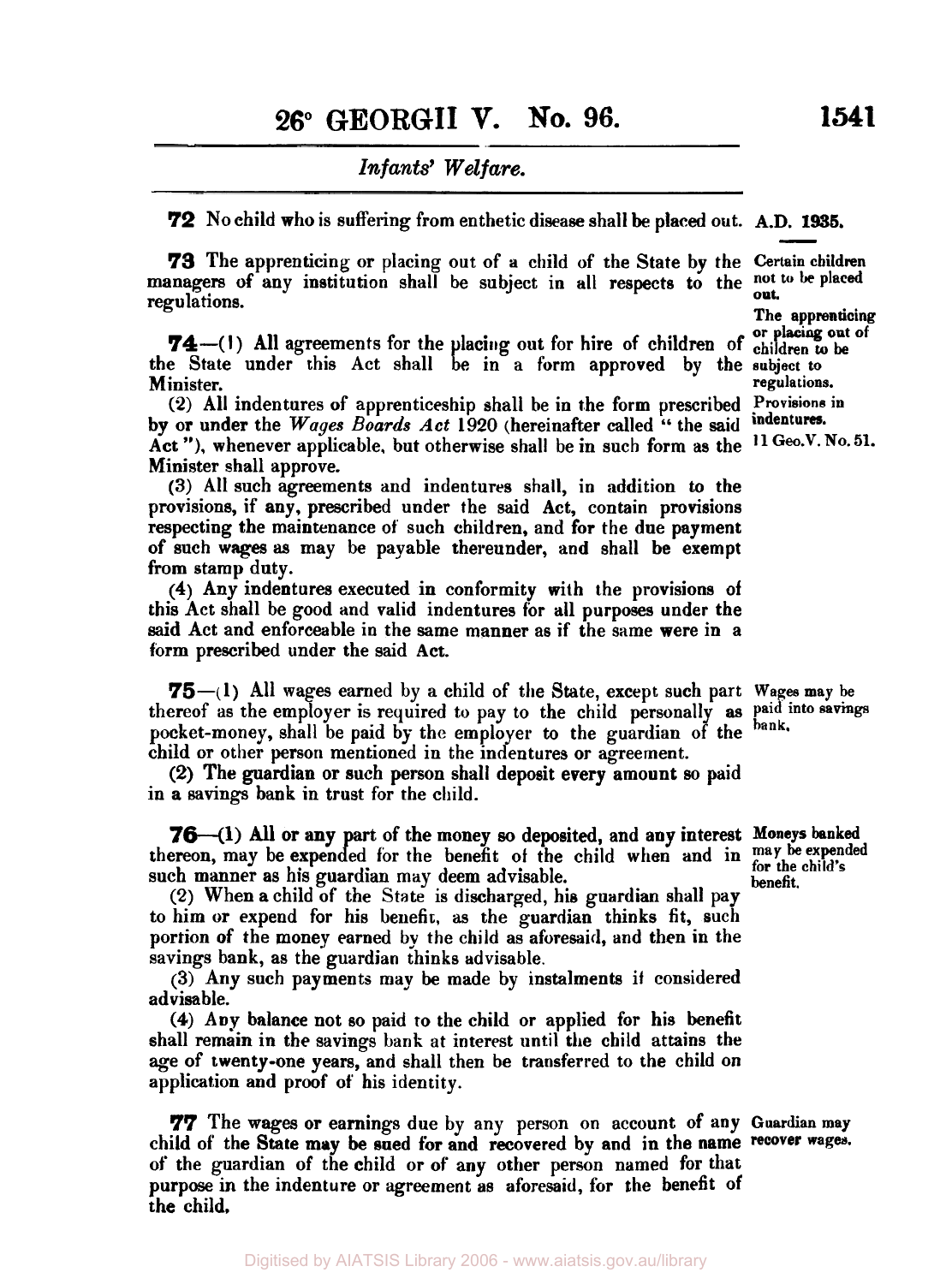**26° GEORGII V. No. 96.** 

## *Infants' Welfare.*

### **A.D. 1935.**

**Dispoeal at death.**   $\frac{1935.}{\frac{1}{200}}$ 

*78* On the death of a child of the State, the money held in trust to the credit of the child in any savings bank pursuant to this Act shall, after payment thereout of any funeral or other expenses approved **by** the Minister, be paid to the personal representative of such child.

**Indentures of apprenticeship, agreement, or placing-out may be assigned with consent of' Director.** 

**Minister may order return of child apprenticed or placed out.** 

**Change of residence to be notified by**  foster-parent.

**Notice to be given if child absconds, becomes ill, or dies.** 

**Department to have general supervision of State children. Children of the State to be visited.** 

**79**-(1) The foster-parent of any child of the State may, by an assignment bearing the consent of the Director or the managers, as the case may be, but not otherwise, assign the indentures of apprenticeship or agreement for placing out in relation to **such** child to **any** fit and proper person.

**(2)** Every such assignment shall be executed in duplicate by the assignor and assignee, and one part of the assignment so executed shall be forthwith forwarded to the Director or managers **by** the assignor, and thereafter the indentures or agreement for placing out shall, for the purposes of this Act, be read and construed as if the assignee had originally been party thereto in the place of the assignor.

**(3)** Any foster-parent who assigus any indentures of apprenticeship or agreement without such consent as aforesaid shall be guilty of an offence against this Act, and the assignment shall be null and void.

**80-(1)** The Minister may at any time by order require any child of the **State** placed out or apprenticed forthwith to surrender himself at any institution or to any person to be named in the order.

**(2)** The Minister may, **by** the same or a separate order. and without incurring any liability for breach of contract or otherwise, cancel the indentures of apprenticeship or agreement relating to any child of the State, and require the person with or to whom such child is placed out or apprenticed forthwith to deliver such child at an institution or some person to be named in the order.

**(3)** Any police officer or officer **of** the Department may, without warrant, take into custody such child and bring him to the institution or person named in the order, and for such purpose may enter upon or into any land, house, building, or vessel whereon or wherein the child is or is supposed to be.

**81** No person with or to whom a child of the State is placed out or apprenticed shall change his place of residence without giving **to** the Director or the managers the prescribed notice.

**82** If **a** child of the **State** apprenticed or placed out absconds, becomes ill, meets with an accident, or dies. the person with or to whom **such** child is placed out or apprenticed shall immediately give such potice and do all such further acts and things as may be prescribed.

**83** The Department shall have general supervision over all children of the State detained in any institution or placed out or apprenticed.

**84**—(1) The Director where practicable shall cause every child of the **State** *to* be visited **once** at least in every three months **by** an officer of the Department, or **person** appointed for that purpose **by** the Director, *to* ascertain whether the conditions of the indentures **of** apprentice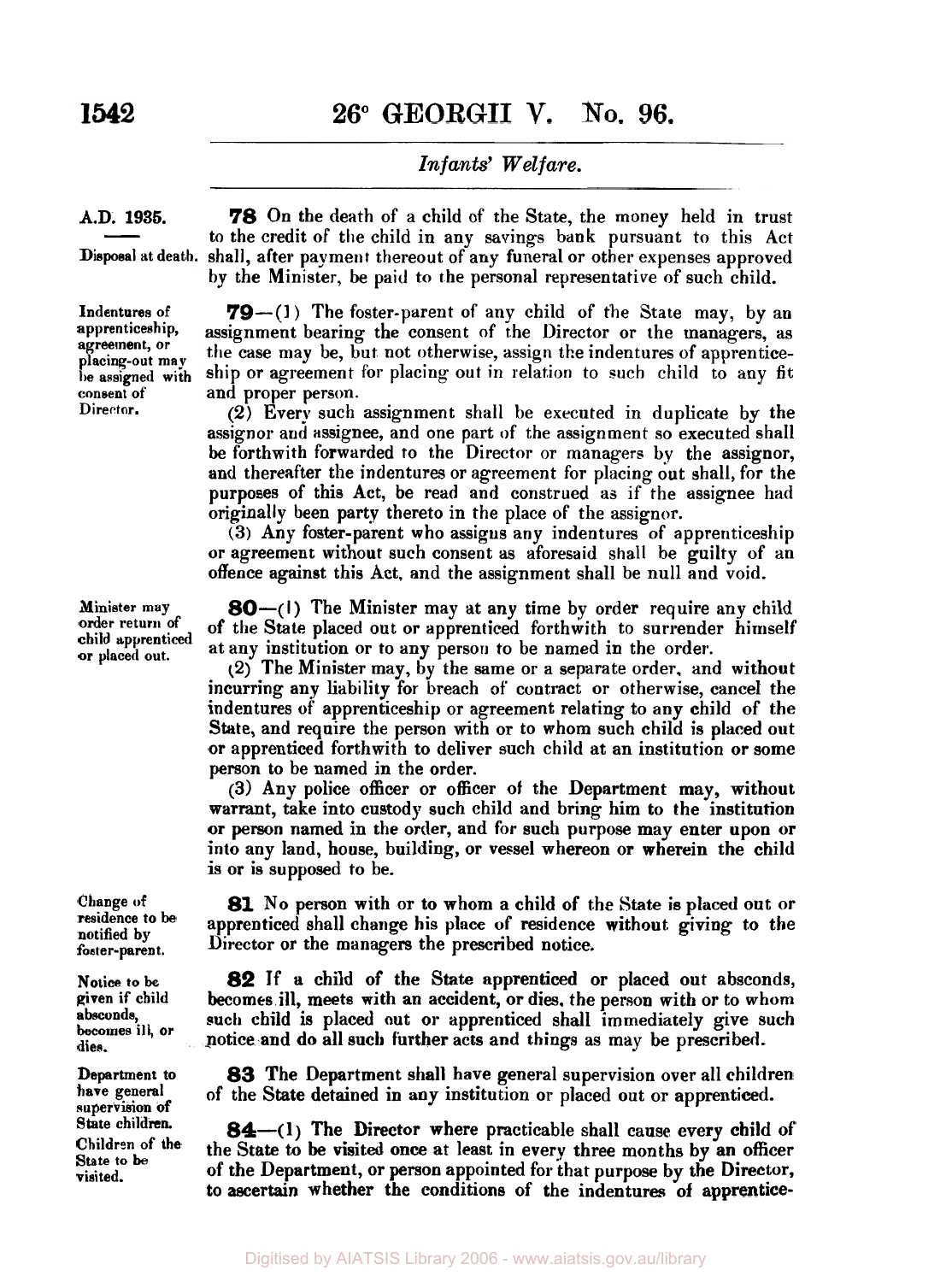ship or agreement respecting such child have been fulfilled, and whether A.D. **1935.**  Infants' Welfare.<br>
Ship or agreement respecting such child have been fulfilled, and whether A.D. 1985.<br>
the treatment, education, and care of such child are satisfactory.<br>
(2) The managers of any institution or any person

(2) The managers of any institution or any person authorised by such managers may, for the like purpose, visit any child of the State apprenticed or placed out by such managers.

**(3)** Every person, with or to whom a child of the State is placed out or apprenticed, shall, at the request of any such officer, managers, or person-

- I. Produce the child and his outfit, or show cause to the satisfaction of the officer, managers, or person for the nonproduction or absence of such child :
- **II.** Permit an examination to be made of such outfit and the sleeping and other accommodation, and food provided for such child : and
- **III.** Permit such officer, managers, or person, out of the presence and hearing of such firstmentioned person, to examine and question such child.

*85* The Minister may, out of any moneys which may be appro- **Payments** for priated by Parliament for that purpose, pay to the foster-mother of maintenance of principal for the correct or maintenance of state children to any child for the care and maintenance of such child such sum as he **place childer**. thinks reasonable and proper.

### **PART VI.**

### **MAlNTENANCE OF CHILDREN BY THEIR RELATIVES.**

**86** The undermentioned near relatives of any child of the State shall Order of liability be liable to pay or contribute towards the maintenance of such child of near relatives be hable to pay or contribute towards the maintenance or such child for maintenance according to their ability respectively, and in the following order of  $\frac{6}{100}$  any child.  $priority$ , namely :—

I. In the case of a legitimate child-Father, mother, stepfather, stepmother, brothers and sisters, grandparents :

**II. In** the *case* of an illegitimate child-Father, mother.

**87**—(1) Upon complaint that any persons are near relatives of any On complaint child **of** the State, and are able to pay or contribute towards the main- **court** *to* **issue**  tenance or past maintenance of such child, such persons or any **of** them may be summoned to appear before a children's court at a time and place to be named in such summons, to show cause why they or he should not pay for or cuntribute towards the past or future maintenance of such child.

**(2)** The **court** may adjourn the hearing, and may summon any other **persons** alleged **to** be near relatives to appear **at** the adjourned hearing.

**summons.**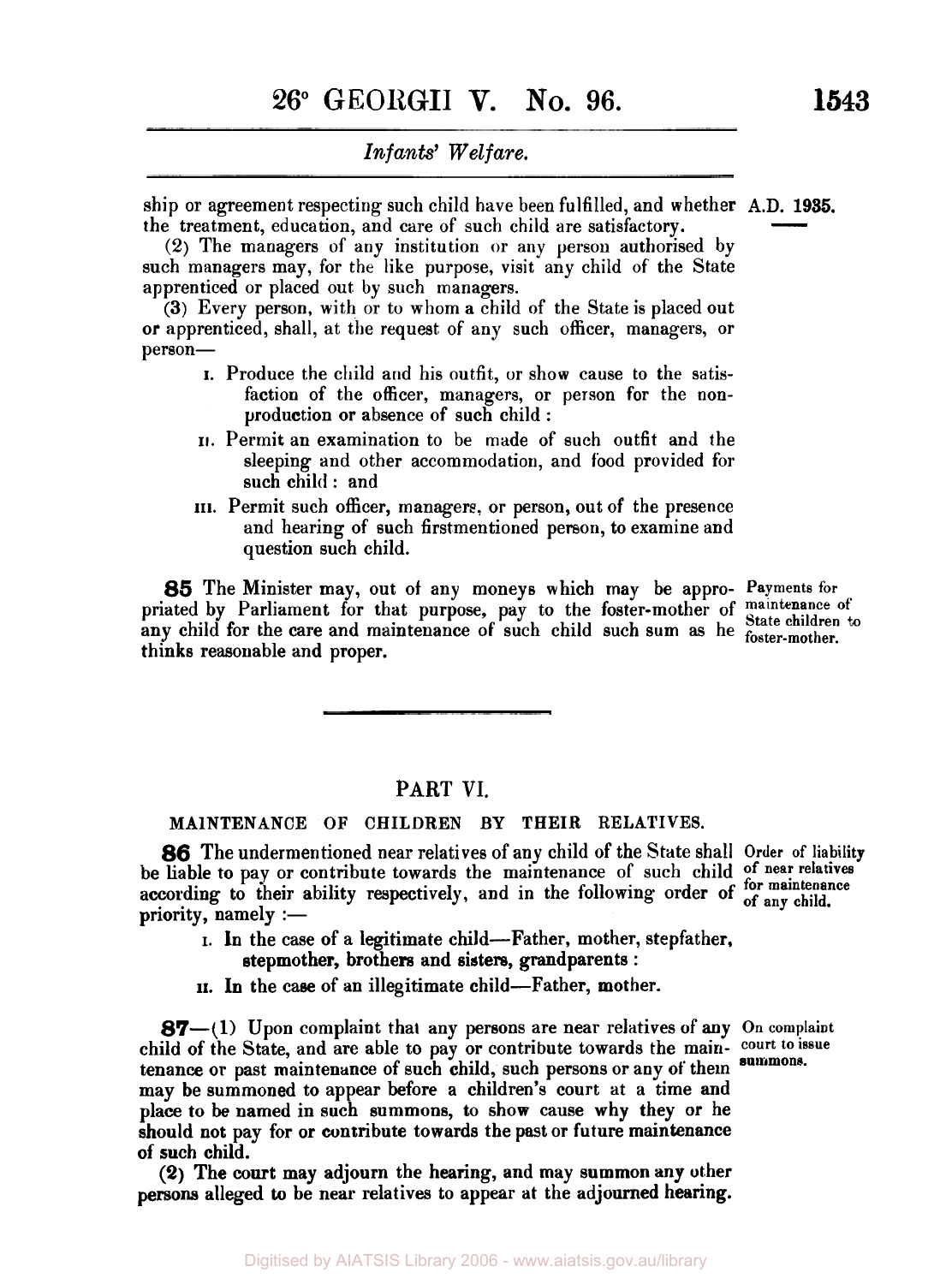# **26;" GEORGII V. NO.**

# *Infants' Welfare.*

### **A.D. 1935.**

**Court may order payment of maintenance.** 

**(3)** If the court issatisfied that the persons summoned, or any of' them, are near relatives, and are able to, and in the opinion of the court should, pay for or contribute towards the past or future maintenance of such child, the court may order payment to be made to the Director or to the managers of an institution or to such other person as the court thinks fit by such near relatives, or some one or more of them, and, if by more than one, in such proportions, as the court thinks fit-

- I. Of such sum for past maintenance of the child : and
- **II. Of** such sum for future maintenance, and for such period, and by such instalments-

as the court deems sufficient.

**(4)** If a maintenance order is made against two or more near relatives, one order may be made against all of them, or separate orders may be made against each or any of them jointly or severally, as to the court seems fit.

**Order to take effect from pronouncement.** 

**Allegations in com plaint** *prima facie* **evidence.** 

**Application of certain sections of 12** *Geo.* **V. No. 40.** 

**Court may require security for compliance with order.** 

*88* Every maintenance order shall be served personally upon the persons against whom the same is made, or in such manner and at such place as may be prescribed, or as the children's court shall direct; and the order shall take effect from the time **of** its pronouncement, notwithstanding that the formal order has **not** been signed or served.

**89** Upon the hearing of any complaint under this Act in respect of the maintenance of a child of the State, whose paternity is not in question, the averment in the complaint that any person therein mentioned is a near relative liable to maintain, and is able to pay or contribute towards the maintenance of, such child, and that any sum has been expended upon, or is due, or owing for or in respect of, maintenance, shall be sufficient evidence of the facts so averred.

**90** Sections sixty-three to sixty-five of the Maintenance *Act* **1921**  (hereinafter called "the said Act") shall apply to and in respect of maintenance orders made under this Part, in the same manner as if those sections had been incorporated in this Part, and for the purpose of such application any reference in such sections-

- I. To the said Act, shall be deemed **to** be a reference to this Part :
- **II.** To a court, shall be deemed to be a reference to a children's court: and
- **III To** the clerk of the court, shall be deemed to be a reference to the clerk of such children's court.

**91**—(1) A children's court, on the hearing of a complaint that any person liable upon **any** maintenance order made under this Act has made default thereunder, may order that the person liable for the maintenance shall find **good** and sufficient security that he will comply with the order made against **him.**